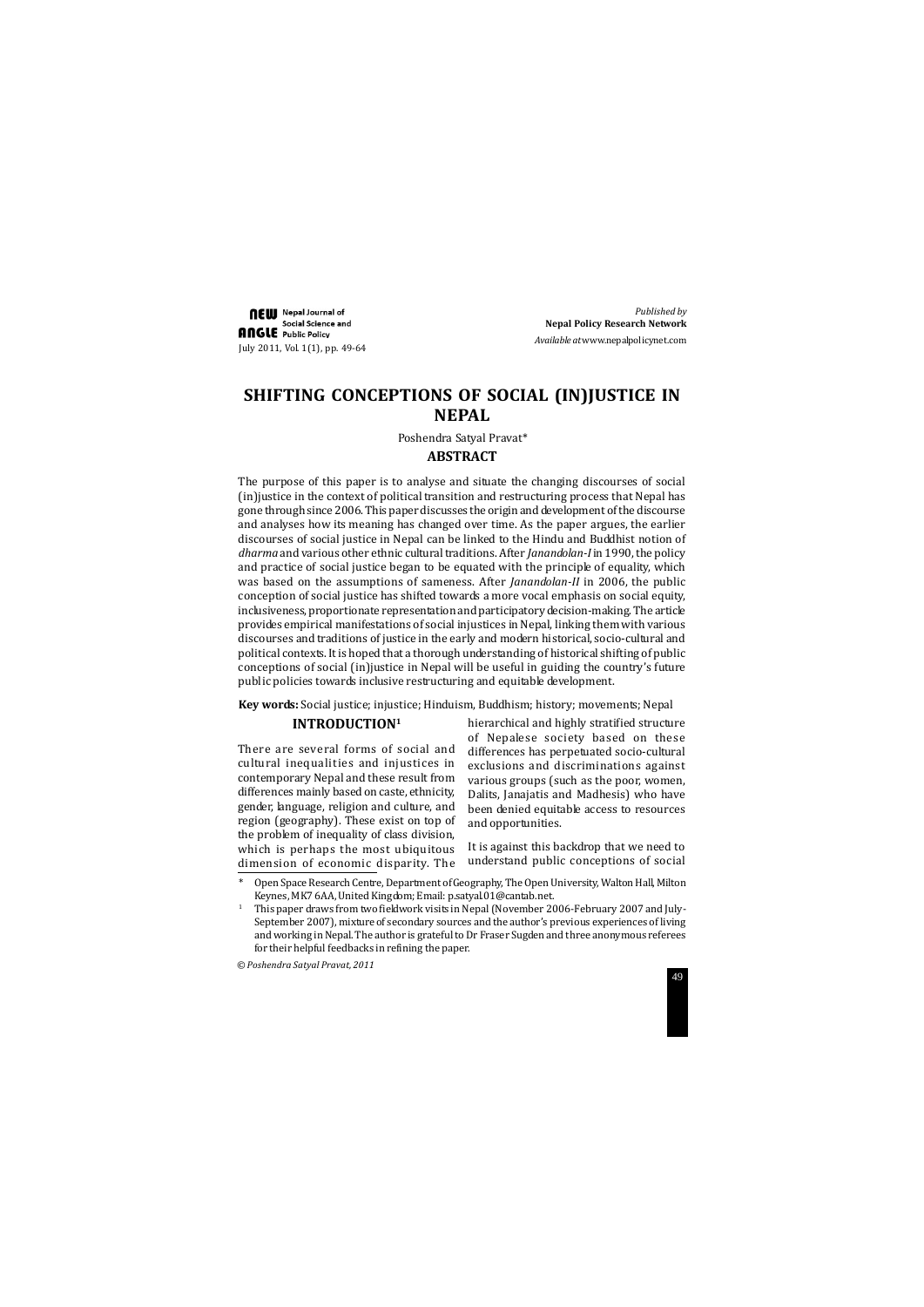

(in)justice in contemporary Nepal. This is because the way we think about justice is grounded within historical, social, political, economic and cultural relationships (which are often unequal) among different actors in a society. In other words, because of the complicated and relative nature of the concept of justice, it is crucial that issues of justice and injustice be understood against the socio-economic and cultural context of multifaceted, historical and structurally embedded problems.

Despite half-a-century of donor-driven development projects in Nepal with a large amount of foreign aid, there has been little progress in the well-being of Nepalese, as demonstrated by the slow pace of improvement in living standards.<sup>2</sup> National statistics for economic growth and human development become even gloomier when they are disaggregated, as the figures reveal widening gaps between the advantaged regions (and) or people and the disadvantaged ones (World Bank and DFID, 2006; UNDP-Nepal, 2009, p.2). Nepal's uneven and inequitable development pattern has, in various degrees, favoured urban rather than rural areas and people, and particular communities and castes over others (higher caste Brahman-Chhetris over Janajatis, Dalits and Muslims; and Pahadis or hill origin people over Madhesis or plains origin people), men over women, eastern and central development region over far western, and so on. In particular, the plight of Dalits highlights the severity of inequitable development in Nepal as their place has been constantly at the bottom of all national averages (DFID, 2007; BK, 2006, pp.6-10). Similarly, hill Janajatis, Muslims, and women in Nepal suffer from more severe inequalities in terms of most development and health indicators, and lack fair access to opportunities and resources (UNDP-Nepal, 2009, p.2).

It is in this context of inequity and injustice in Nepal that the country has frequently experienced political conflicts, as is evident from the chain of events in much of its recent history, particularly *Janandolan-I* or people's movement-I (1990), Maoists' *Janayudda* or People's War (1996-2006), and *Janandolan-II* (2006). During these political movements, social injustices arising from continued exclusion and inequality of various groups provided ample grounds for the hitherto excluded groups to fight against an exclusionary state, in addition to other causes (political instability, authoritarian tendencies, poverty, corruption, bad governance, mounting foreign debt etc). While Nepal is navigating through a political transition and restructuring since 2006, it is timely to discuss the shifts in the discourse of social justice over time in the country. This might lead to a better understanding of the root causes of injustices and inequities, against which the current constitution building and state restructuring should be targeted. This might also offer insights into how and why these shifts matter to those who wish to steer the transition in particular ways.

<sup>&</sup>lt;sup>2</sup> According to the Human Development Report 2009, Nepal ranks 144 out of 182 countries with a Human Development Index value of 0.553 (UNDP, 2009, p.173). About 32 per cent of the population still live below the poverty line with inadequate or no access to basic needs such as food, health and education.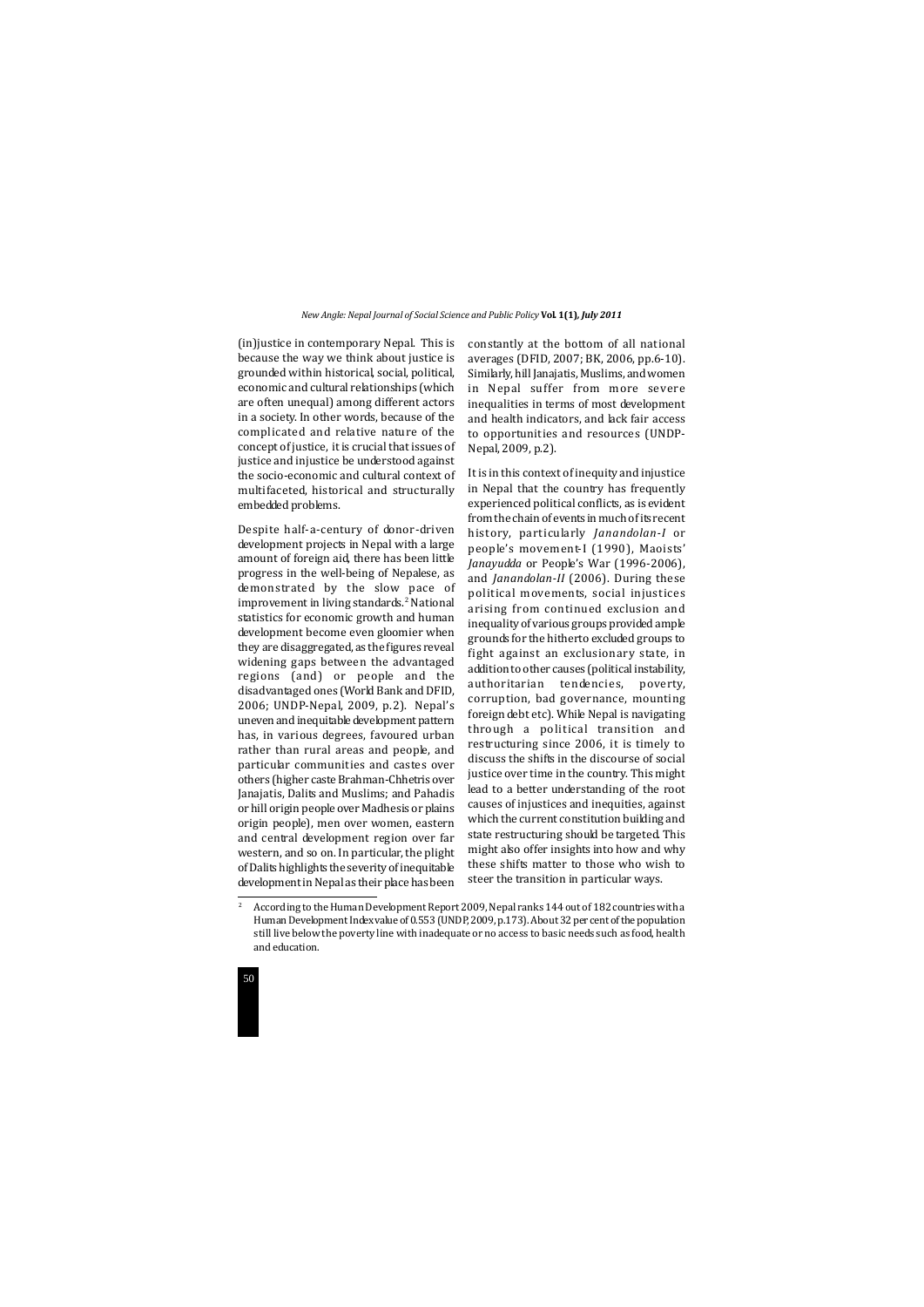## **EARLY JUSTICE TRADITIONS IN ANCIENT NEPAL AND THEIR INFLUECE**

With a majority of Hindus (80.6 per cent) amongst its population, followed by Buddhists (10.7 per cent) (CBS, 2001, p.3), both sharing many common cultural traditions, Nepal's traditional notions of justice, cultural beliefs, and practices largely have their historical roots in Hindu and Buddhist philosophy. In Addition, Nepal also has various indigenous ethnic groups with their own distinctive cultures and justice traditions.3 With the concept of *dharma*, classical Hindu philosophy is centred on the principles of justice and morality, albeit sometimes imperfectly and unjustly according to modern traditions (as is the case with the hierarchical caste structure). According to Hindu and Buddhist philosophy, *dharma* constituted the religious and moral doctrine of rights and duties of each individual, and it provided guidance and administration of justice in much of Nepal's ancient history.

The concept of *dharma* is derived from the rules and laws encrypted in the *dharmashastra* (ancient Hindu texts). Early Hindu texts such as the *Vedas*, the *Puranas*, the *Ramayana,* the *Mahabharata*, and the *Gita* cite anecdotes of ancient kings and sages with their just traditions, truthfulness and fairness, and provide various references to justice traditions and practices in early Hindu culture. Based on Hindu mythology, justice traditions in Nepal can be traced back as early as to the *Satya Yuga*, the pre-historic time during which the development of Hindu civilisation and culture is believed to have originated (Wright, 2000, p.77).<sup>4</sup> King Manu,

Although the notion of *dharma* guides individual actions, it emphasises promoting collective good for the universal order. By embracing the desire to promote the common good with a conception of higher law and justice, the concept of *dharma* differs to some extent from modern justice system, which is predominantly influenced by the liberal tradition (with the focus on an individual's free-will) and rational choice theories. In non-Western cultures such as in Nepal, the individual is not perceived to be a unitary free agent, as it is in the Western liberal tradition. Instead, the definition of self is more a function of the social context.

<sup>&</sup>lt;sup>3</sup> In Nepal, there are 103 castes and ethnicities (including 61 Janajatis) who speak at least 92 different languages (CBS, 2006, p.6). Besides Hinduism and Buddhism, there are more than eight different religions being followed in the country: Islam (4.2 per cent); Indigenous Kirat religion 3.6 per cent); Christianity (0.5 per cent); and other groups (0.4 per cent) (CBS, 2001, p.3).

Although very little is known about the early history of Nepal, legends and documented references reach back to the first millennium BC. Hindu scriptures establish the country in antiquity as an independent political and territorial entity in the Bharat Barsa (Indian sub-continent). During the time of the Kirats (before 250 AD), Nepal's political boundary was said to have extended to Tista in the East and Trisidi in the West. However, before the present political entity appeared in the eighteenth century, the designation 'Nepal' was largely applied only to the Kathmandu Valley and its surroundings. During the reign of the Mallas, Nepal's boundary was expanded widely, into the Tarai and western Tibet, before disintegrating into small principalities. Later, these became known as Baisee (i.e. the twenty-two principalities) and Chaubise (twenty-four principalities) (Whelpton, 2005, pp.24-25). Kathmandu Valley was split in three kingdoms from the  $15<sup>th</sup>$  to  $18<sup>th</sup>$ century.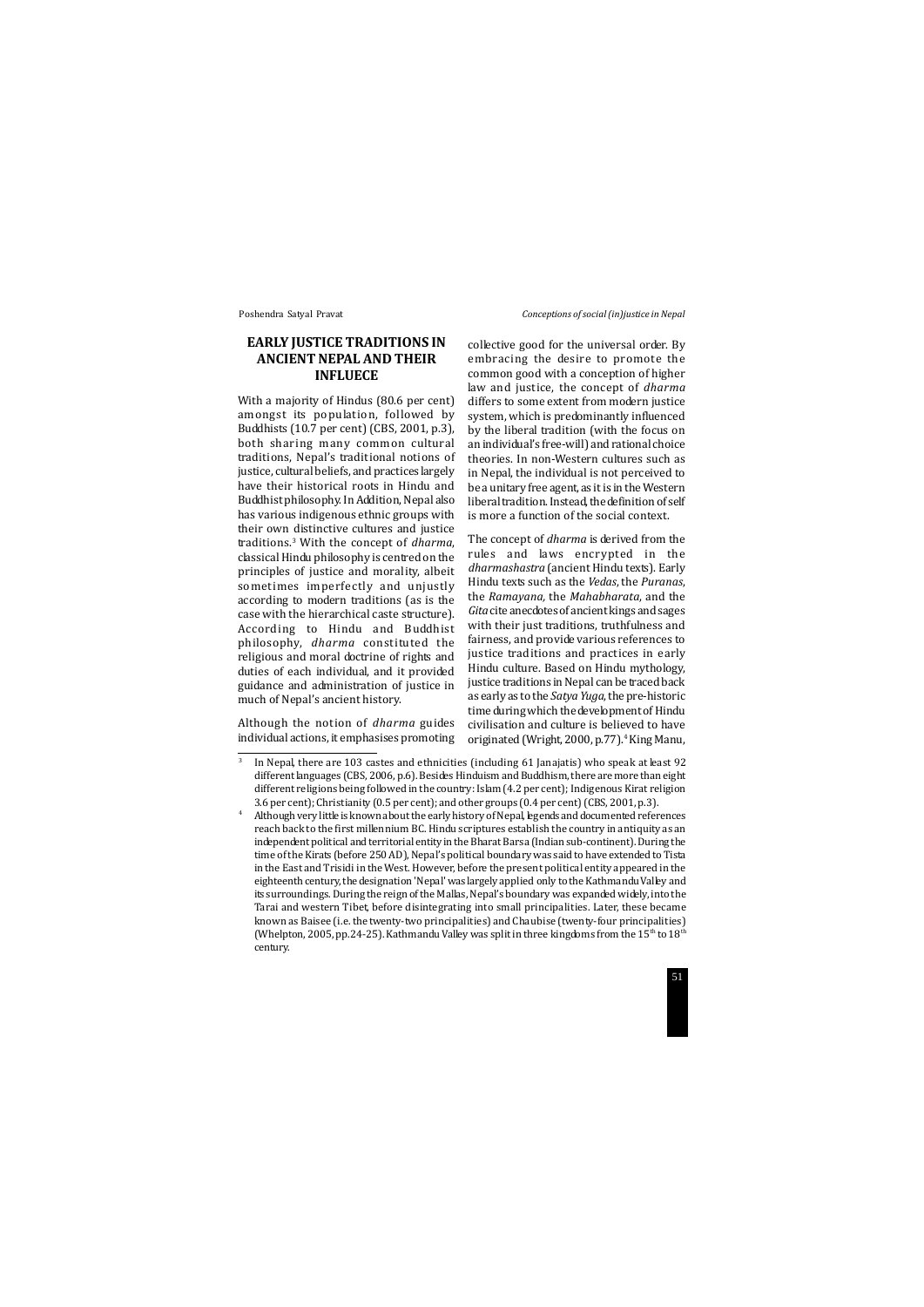

the first ruler of *Satya Yuga*, was said to be a noble man who ruled areas around *Bharat Barsha* with his wisdom and fairness and his justice rules were encoded in the form of *Manusmriti* (codes of Manu).5

During the time of Buddha (c. 563-483 BC), who was born to a Shakya King family in Lumbini of present-day Nepal, the notion of *dharma* was interpreted further. Buddhism had its origins in the teachings of Buddha and *dharma* (*dhamma*) in Buddhism refers to the right ways of living (achieving selfawakening, eradicating greed, hatred and delusion). Buddha provides eightfold noble path to spiritual awakening or enlightenment: right understanding, right thought, right speech, right action, right livelihood, right effort, right mindfulness, and right concentration. Accordingly, a *dharmic* or *dhammic* person (i.e. a righteous person) is the one who is impartial, understands the reality or truth and follows the natural law.

Ancient Nepal was ruled by the Kirats (before 250 AD), who comprised of ethnic groups such as the Limbu, Rai, and Yakkha who were originally from eastern Nepal and are considered the first of the known ruling dynasties of the Kingdom of Nepal.<sup>6</sup> Their sacred and holy text, the *Mundhum* (also known as Kirat Veda) became the main source of law and provided important guidelines for governance and the delivery of justice (Khanal, 2000, p.4). Various kings of the Lichhavi dynasty (250-1140 AD) in Nepal, originally from the Hindu region of Baishali in India, made many laws (in the form of historical texts of *Sutras* and *Smritis*) in accordance with the Hindu scriptures (such as codes of Manu) under which the government and administration of justice was conducted (Whelpton, 2005, p.18; Khanal, 2000, p.6). Based on their Indo-Aryan heritage, the Lichhavis introduced Hinduism as the official religion of Nepal after the overthrow of Kirats. The first Lichhavi monarch, King Supuspa, is also thought to have introduced a caste-based system for the first time in ancient Nepal which was modelled after the already existing organisation of Hindu society in

<sup>&</sup>lt;sup>5</sup> Some of the provisions in Manusmriti include: rules relating to law; rules of action in normal times; fourfold dharma of a Brahman; rules of action for a king; rules of action for Vaishyas and Sudras ('low' castes); rules of action in times of adversity; and rules relating to penance. A king was described as the upholder of justice and above the natural justice system. Brahmans (priest caste) were given concessions in fines and punishments. While certain verses glorified the position of women, other verses were against their freedom (for example, it discouraged women from reading Vedic scriptures). Similarly, in Treta Yuga (the second age in Hinduism), King Janak (father of Hindu Goddess Sita) of Mithila (present-day Janakpur in the Tarai of Nepal) was widely known for his fair administration of justice. Nepal, an adventurous place full of high mountains and great forests, was also chosen for reclusive meditation by noted sages of Hinduism at various times such as Biswamitra, Agastya, and Valmiki, who provided early framings of what constitutes justice and morality through their writings in early Hindu literature.

<sup>6</sup> Some historians, however, believe that Gopals (literally, the 'cow-herders') and Mahishpals ('buffalo-herders') were the first and second ruling dynasties of Nepal respectively (Regmi, 1977, p.33).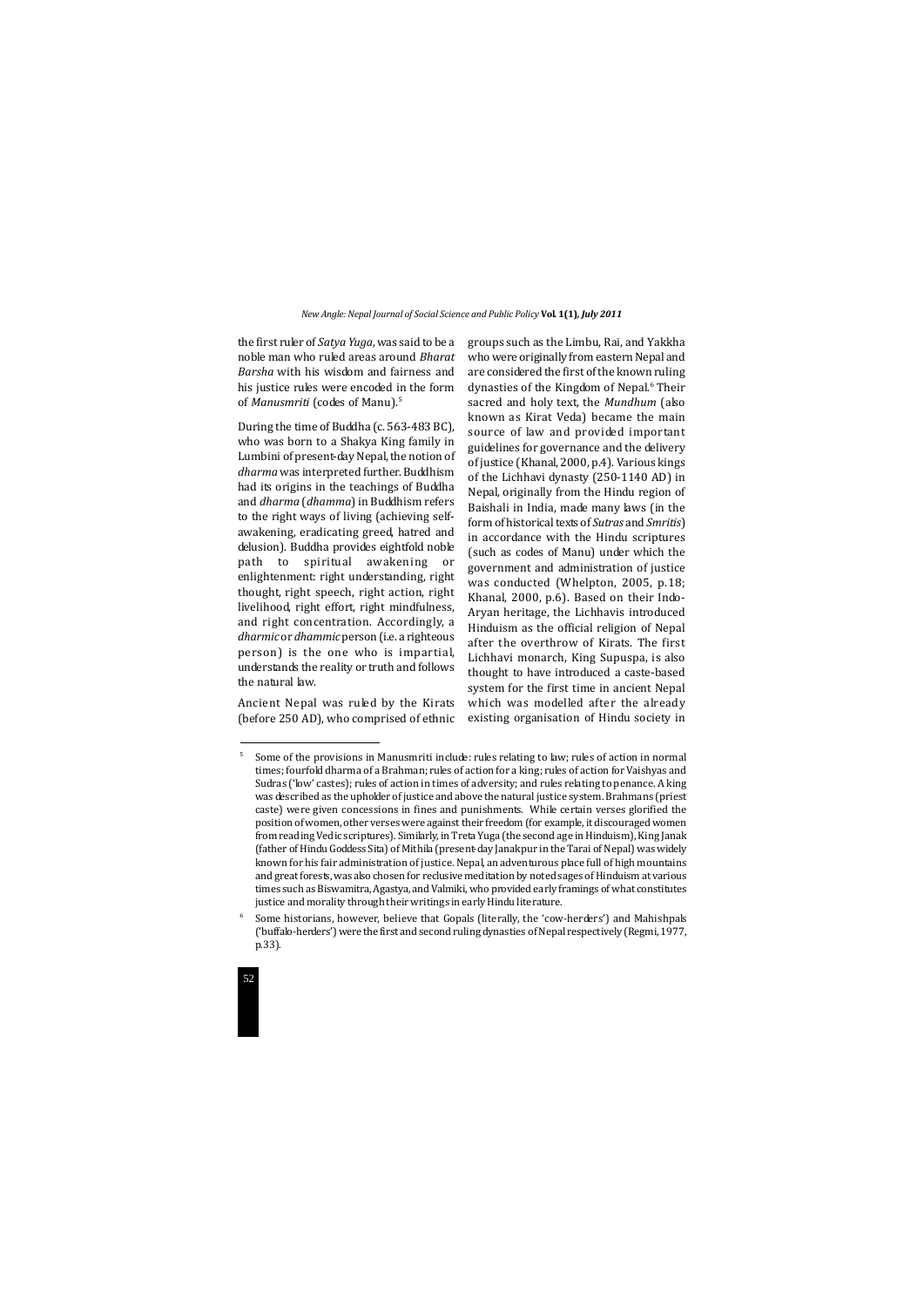North India.<sup>7</sup> The influence of the concept of *dharma* and the prominence of the castebased Hindu structures continued significantly through subsequent dynasties such as the Mallas (1140-1768) and the Shahs (post-1768). During the Malla period, those who belonged to upper Chhetri (warrior) caste in Hindu hierarchy and were originally from the western hills of Nepal, believed that the principal duty of a monarch was to follow *dharma* and protect and preserve justice traditions (Whelpton, 2005, p.21).

The well-documented case of early justice traditions in ancient Nepal is more frequently linked to the Gorkha Kingdom for its righteousness. Gorkha, the seat of Shah dynasty and the birthplace of modern Nepal, was also considered the seat of justice at that time in Nepal, as is evident from a common saying even today: "*nyaya napaye Gorkha janu"* ('Those who are denied justice should go to Gorkha') (Khanal, 2000, p.12). This is credited to King Ram Shah who was renowned to be a very noble man who would dispense justice and display fairness. King Ram Shah, who ascended the throne in 1606 and ruled the Gorkha Kingdom for 26 years, was also one of the country's earliest reformers of land revenues and the inventor of the penal code in Nepal (Khanal, 2000, p.11). With this brief review of justice traditions in ancient Nepal, it is clear that the discourse of justice was mainly derived from the concept of *dharma* in consonance with the religious values and codes, and other nonformal laws derived from cultural traditions. There were not, as such, written codes or constitutions agreed in the form of a social contract as is highlighted by modern justice theories. With the increased influence of religion also came an entire cultural system centred on the king as the upholder of *dharma*. This political concept of the king as the righteous centre of the political system would continue to have a powerful impact in later years in modern Nepal. While *dharma* in general provided altruistic moral doctrine, Hindu cultural traditions also inherently barred certain groups such as women, and lower castes and various ethnic communities outside the caste hierarchy from having equal rights.<sup>8</sup> Thus, in ancient Nepal, even the principle of equality, and the basic and minimum criteria of modern justice traditions were ignored on many occasions due to preferential treatments meted out mainly on the basis of caste structure. These early traditions of exclusions and biases continue to influence and reinforce unjust social arrangements in contemporary Nepalese society.9

Although the caste-system was originally based on the division of labour, occupation structure and family history, it created far-reaching injustices and discriminations that are perpetuated even in modern-day Nepal.

It is useful to elaborate how some of these historical discriminations are reinforced by social practices even in present-day Nepal. Unequal gender relations stem from patriarchal worldview embedded in traditional socio-cultural structures, which still define formal and informal rules for women's participation. Caste and ethnicity differences in Nepal result from the norms and socially

<sup>8</sup> For example, Brahmans were exempted from capital punishment, whereas Dalits and ethnic Janajatis were punishable even for small offences. Similarly, sati practice was the worst form of gender inequity, in which the wife of a higher caste Brahman had to burn herself in the pyre of her dead husband.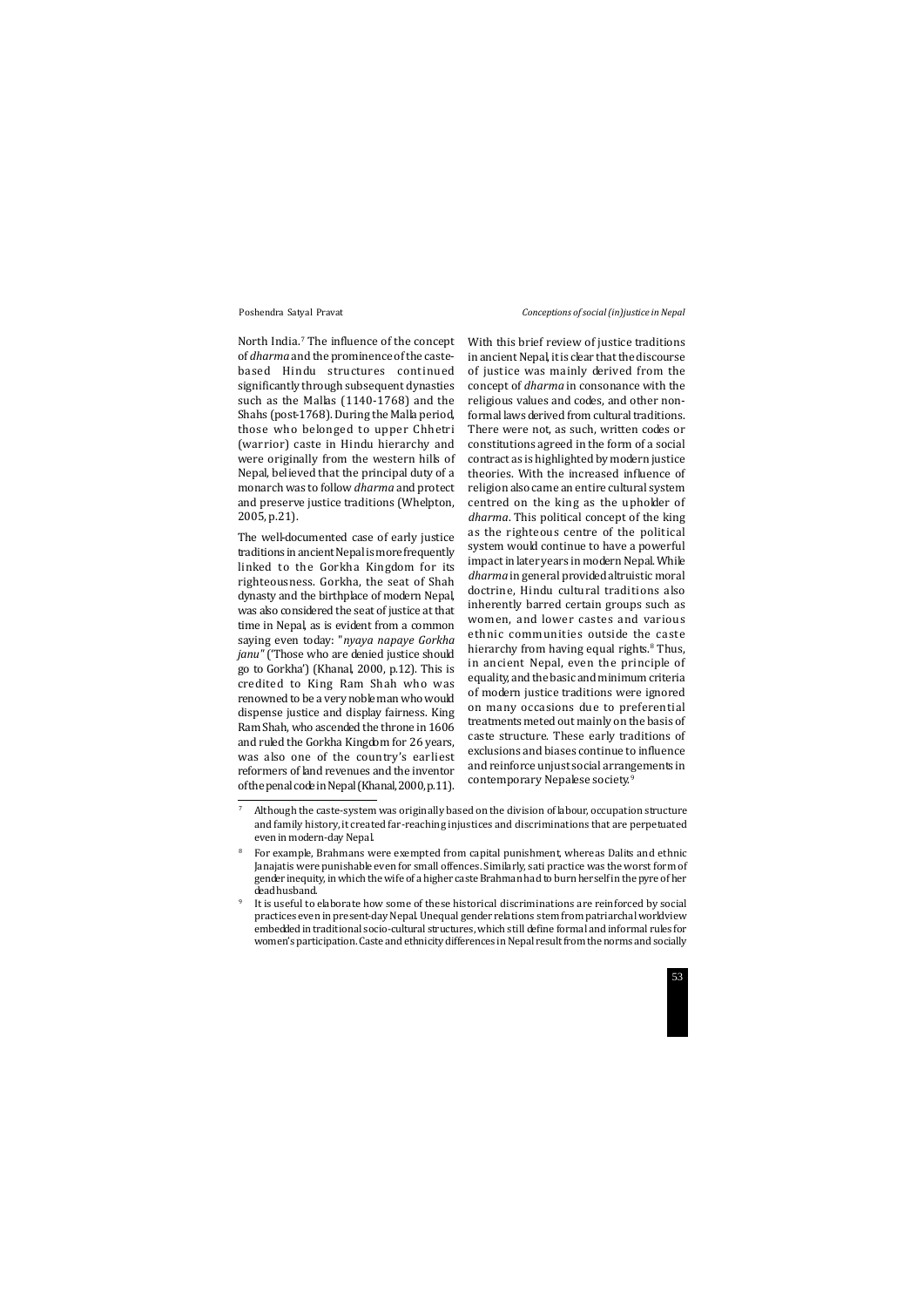

## **JUSTICE TRADITIONS IN MODERN NEPAL (AFTER 1768)**

Although early justice traditions influenced by Hindu culture continued to guide most of Nepal's modern history, issues of equality and justice remained more restrained and silenced in Nepal's post-1768 political economy. After King Prithvi Narayan Shah's 'unification' of Nepal with the aggressive invasion of various small principalities, many of which were ruled by ethnic rulers, the hegemony of Hindu philosophy, cultural traditions and thus caste-based structure flourished much more than ever in Nepal's history.10 A continued war-like situation driven by the ambition of unification (which was followed later by successive rulers as an ongoing process of empire building) meant that demands for equality and concerns for justice were rare.

The questions of civil liberties and social justice were more deliberately suppressed in public discourse during the more than a century long oligarchic rule of the Ranas (1846-1951). The Ranas adopted a feudal and autocratic form of politics and followed the deliberate strategy of stagnation and seclusion, suppressing education and isolating Nepal from the rest of the world (Whelpton, 2005, pp.61-85). This strategy was aimed not only at controlling any internal voices of possible dissent, but also at preventing potential external influences. Under the closed politics of the Ranas, justice traditions were also based on the essential religious provisions. For example, the first codified law that applied to a unified Nepal was the *Muluki Ain* (Civil Code) of 1854, which went through a number of amendments in several occasions, took legal approaches for nonformal and customary laws without substantial changes in earlier values and practices (Khanal, 2000, p.19). The *Muluki Ain* formally created two categories of citizens: the *Tagadharis* or the upper-caste Hindus who monopolised privilege; and the *Matwalis* (today's Janajatis) and the 'lower' castes. It thus legally validated the caste system and helped preserve the sociocultural status quo as defined by the Hindu elite rulers.

In 1951, the Rana regime had to ultimately succumb to the growing pressure from a new wave of consciousness in Nepal influenced by the ongoing independence movement in neighbouring India (especially in the 1940s) (Whelpton, 2005, p.73). The influence and achievements of the Indian

<sup>&</sup>lt;sup>10</sup> Many in Nepal, however, believe that King Prithvi Narayan Shah acknowledged and promoted the pluralistic nature of Nepal with a mosaic of different ethnic communities and cultures. His popular quote as cited in his Divyopadesh (a book of 'divine teachings' of Shah) "Nepal char barna chhattis jatko phulbari ho" ('Nepal is a garden of four castes and thirty-six sub-castes') is taken to support this argument.

defined practices of dominant caste groups that define the degree and form of discriminatory practices towards disadvantaged castes. In particular, the plight of Dalits is serious as they are still considered 'untouchables' and are prohibited in many instances of social life (e.g. from their entrance into temples and from touching public drinking water taps and wells). Linguistic discrimination arises from the historical domination of Nepali language over other native tongues, which consequently results in the exclusion of non-Nepali speakers (mainly Janajatis). In similar way, religious discriminations have been perpetuated through monopoly of Hinduism over other faiths and belief systems for years.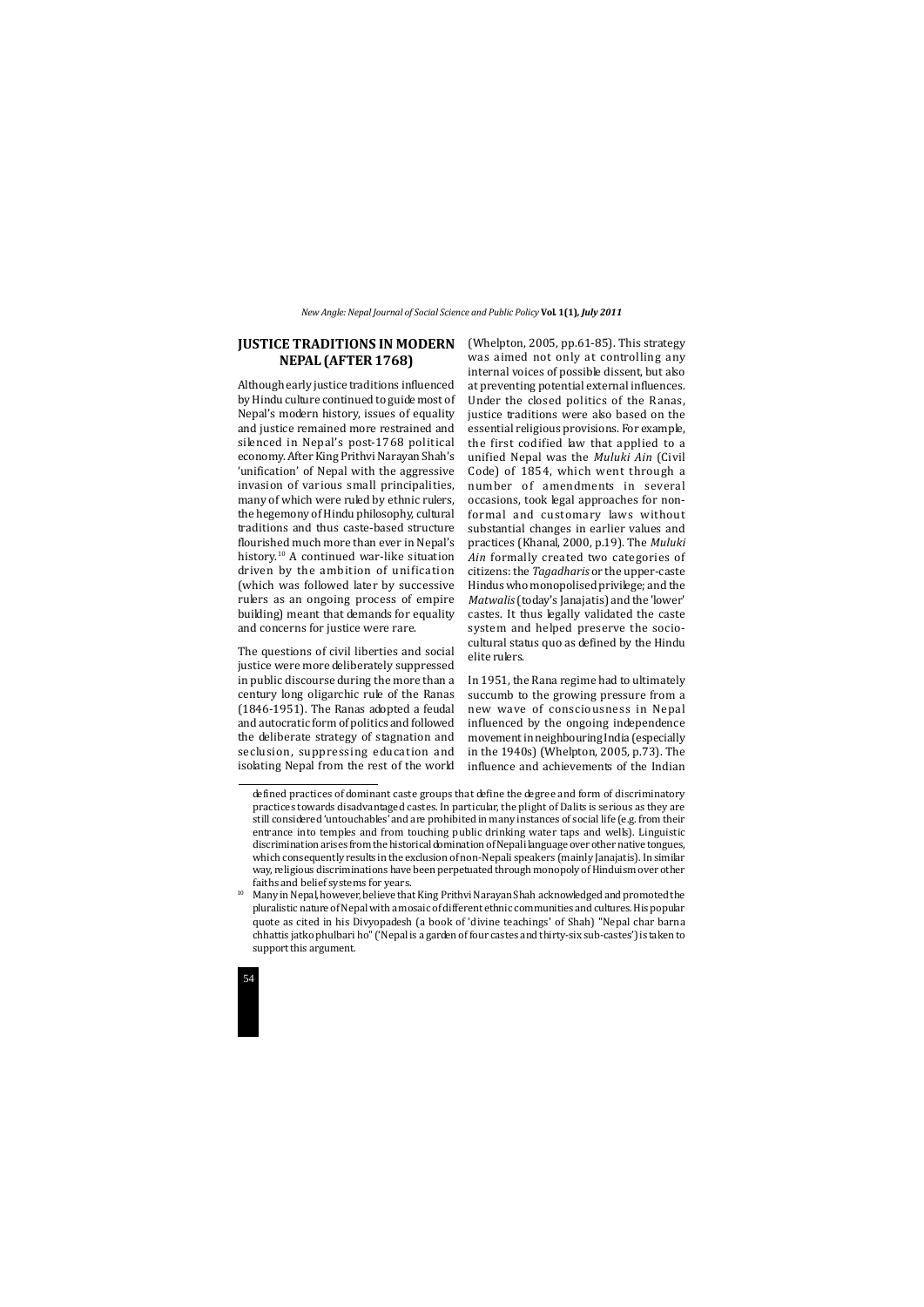movement for freedom, external influence, and later experience of democracy in India served as a major catalyst for similar movements and demands in Nepal. A disenchanted public widely participated in the protests organised by two main parties, the Praja Parisad and the Nepali Congress, whose leaders (many of them were Banaraseducated) had been personally involved in the Indian independence movement, while secretly operating against the Ranas from India. For the first time in Nepal's history, discourses of social justice itself (*samajik nyaya*) were mentioned prominently in the major demands of the opposition groups. These were associated with demands for democracy (*prajatantra*) and equality (*samanata*), arising from external ideologies of freedom and suffrage rights with their roots in European enlightenment, and which in turn facilitated popular revolt against the regime. Following the fall of the Ranas, Nepal was open to the rest of the world for the first time in its history, more particularly after its membership of the United Nations in 1955. With the removal of the Ranas, political discourse in Nepal was dominated by promises for participatory constitution-making in the form of constituent assembly elections to write a new constitution that would address demands of social justice and democracy. However, these promises did not materialise.

Following some years of political bargaining, power-sharing and transition, Nepal experimented for the first time, albeit briefly, with multiparty democracy in 1959. The new Nepali Congress government announced some populist social justice policies (such as nationalisation of private lands and forests assigned to the Ranas and the ruling elites) (Whelpton, 2005, p.95;

Ghimire, 1998, p.65). Similarly, some biased provisions in *Muluki Ain* (1854) were scrapped. New provisions in the revised *Muluki Ain* sought to promote social harmony and declared all persons theoretically equal in the eyes of the law, thus ending legal discrimination based on caste, creed, and sex. It also permitted intercaste marriages, abolished 'untouchability', granted the right to divorce, and applied uniform family law for all religious communities. The justice system and jurisprudence began to be modernised and largely modelled in line with the British-Indian legal system (Khanal, 2000, p.34).

This brief democratic experience, however, did not last long. When King Mahendra introduced his self-styled monopolistic *panchayati* system in 1960, there was no room for any alternative voices of political dissent. In particular, *panchayati* system encouraged the ideology, policy and practice of 'sameness' with 'one nation one culture', consisting of a centralised (unitary) state, dominant culture (Hindu) and one language (Nepali). Any demands for justice and equality were suppressed as protests were banned and were many times brutally dealt with. The three decades of authoritarian rule of party-less *panchayati* system (1960- 1990) with domination and injustice under monarchy represented another déjà vu of repressive political culture in most of Nepal's modern history (with centralised state structure of post-1768 period and the authoritarian Rana regime from 1846- 1951). As a result, it took some time for issues of justice and equality to reappear in the political landscape of Nepal.

However, despite the presence of a different political environment, the country's exposure to Western globalising influences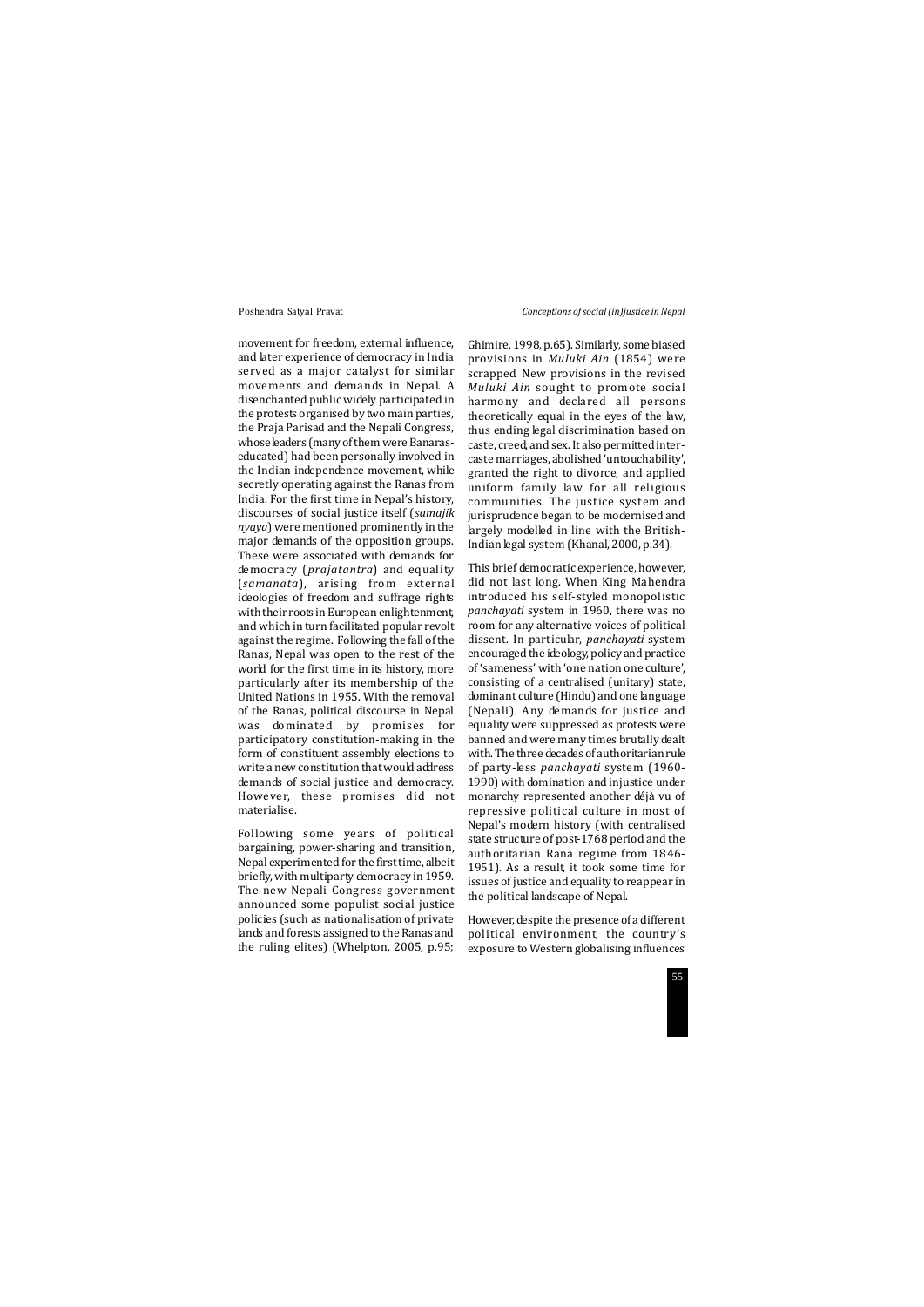

since the 1950s, established an overt link between Nepal and the West which, in turn, continued to guide and influence Nepal's future modernisation and development agenda (Panday, 1999). Ideas of progress, economic growth, and development became a major theme in national discourses. With Nepal's growing dependence on foreign aid and involvement of different international agencies also came the heavy penetration and influence of international players (mainly the US, UK and India) (Acharya, 1998; RRN and CECI-Nepal, 2007, p.6). Nepal also became a tourist attraction for mountaineers and hippies and an exotic holiday destination for international tourists throughout the sixties and seventies. External influence, mainly through the national and local projects funded by international agencies which often came with their own priorities, methods, benchmarks, conditionalities and evaluation criteria, eventually contributed in making the country a colonised cultural space. Ordinary people in Nepal had to constantly negotiate and live in these hybrid cultural situations. In this context, meanings and understandings of certain ideas and concepts such as those of social justice remained no longer confined within local frames of references, and were constantly influenced by globalised ideas.

## **JUSTICE DISCOURSE IN POST-***JANANDOLA-I* **PERIOD (AFTER 1990)**

It was only in the 1990s that an agenda for social justice (*samajik nyaya*), albeit subsumed within the larger struggle for multiparty democracy, re-emerged in the public and political discourse in Nepal, most prominently during the People's Movement-I (*Janandolan-I*) in 1990. One of the main reasons for social justice issues to reappear late in the political discourse in Nepal can be attributed to the way the authoritarian rules and values conditioned the ordinary people to tolerate the status quo. Another reason was because the literacy rate was still low and most of the older generation were accustomed to ancient traditions rooted in the concept of *karma* with fatalistic orientation, or fatalism (Bista 1991, pp.76-100). Many Hindus in Nepal still attach the concept of *karma* to the present sufferings (including cases of injustices and inequalities) they face with their own supposed past actions in earlier forms of life. Although this belief makes people constantly judge their present actions with regard to their fate in the next life, at the same time, submission to one's fate encourages the tradition of overlooking current injustices and inequalities. This belief together with the old ideas of justice based on caste and authority can also be linked to the persisting culture of nepotism and clientelism in politics and general life in Nepal: if someone's *karma* is right, they are lucky to have their *afno manchhe* (one's people) around for any help and support.

Within the overarching term of social justice (*samajik nayaya*) during the post-*Janandolan-I* period, were the ideas of equality (*samanata*) and inclusion (*samabeshikaran*) which dominated political discourses in Nepal. It was the time when the dominance of select classes of ruling elites and upper-caste Brahman-Chhetris in national political and sociocultural structure began to be questioned by various groups such as the poor and the landless, women, Dalits and Janajatis. The rapid ascendency of ethnic politics largely in the form of indigenous movements during this period signalled the growing importance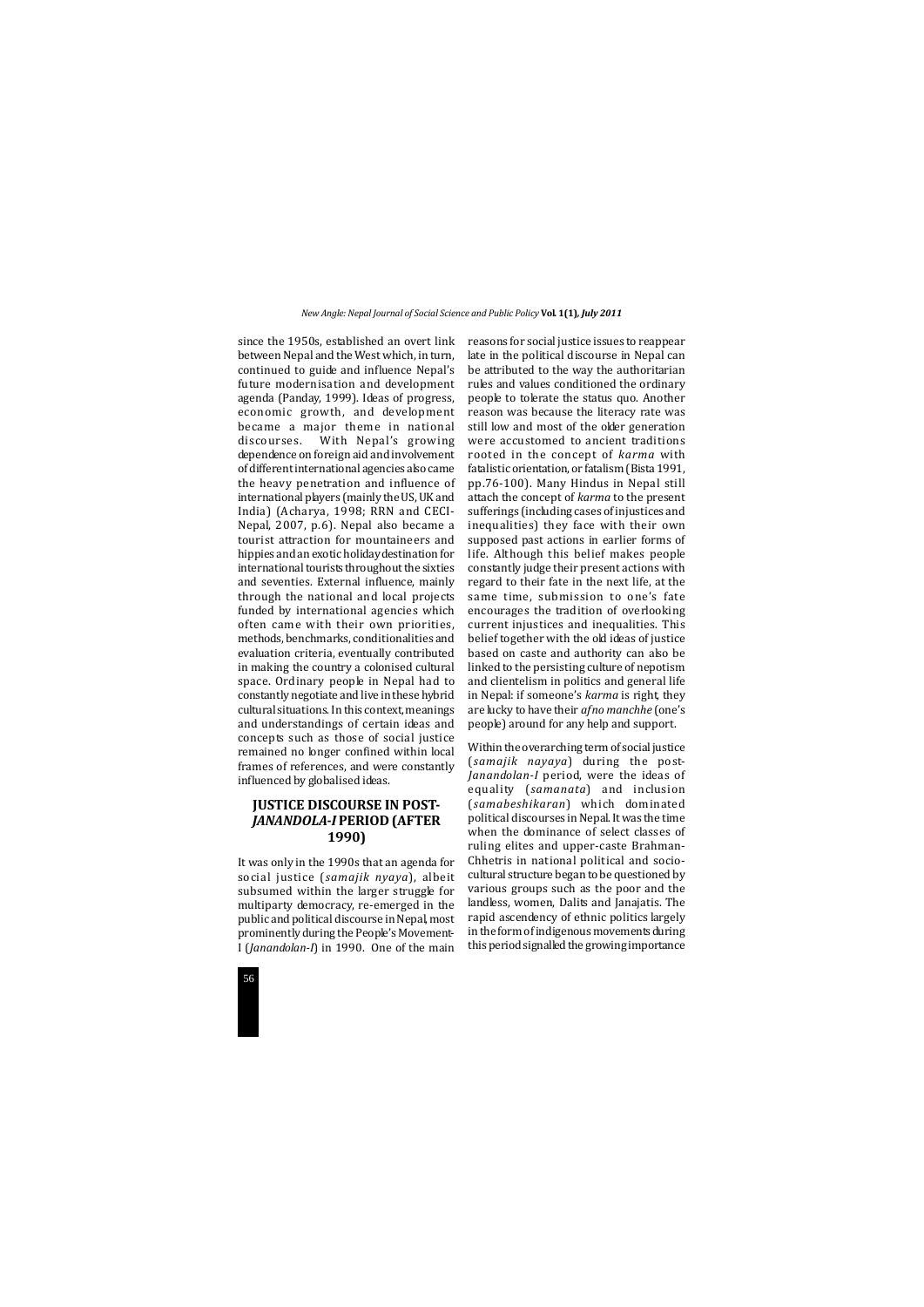of 'politics of recognition' in making social justice claims in Nepal. Similarly, constitutionally granted freedom of speech and association, political and civil rights coupled with increasing involvement of the outside agencies and the donors, and a mushrooming of NGOs, civil society organisations, and mass-media, provided more public awareness on the issues of social justice, through concern for human rights, and equality of opportunity.With the emergence of a multiparty democracy and a new constitution, policies such as economic liberalisation and institutional pluralism were also introduced with the support of multilateral and bilateral aid organisations that became powerful stakeholders in the policy regime, most particularly in the areas of development, democracy, and poverty alleviation (Panday, 1999; Acharya, 1998).

Although the democratic politics of post-1990 provided more civil liberties and political space to raise social concerns by diverse groups, the dominant understanding and hence policy imperative for successive governments on the issues of social justice was by now that of 'equality' to all, in which everyone was entitled to equal treatment. In this context, equal opportunity and 'basic human needs' were the fundamental rights constitutionally granted to everyone, irrespective of their class, caste, ethnic origin and gender (GoN, 1990, Article 11). However, there were no provisions for special treatment to various disadvantaged groups, such as in the form of reservation or proportional representation. Similarly, despite the fact that the constitution enabled greater freedom of expression for minority religions and cultures, it still legitimated the country as the world's only Hindu kingdom

retaining the hegemonic monopoly of Hindu culture in Nepalese society. Even though the cultural and religious rigidity of the Hindu culture and caste system started to erode slowly, mainly among the educated youths and in cities, the influence of Hindu culture was still significant among the older generations and in rural areas.

During the 1990s, the policy and practice of equating social justice (*samajik nyaya*) demands with the principle of equality (*samanata*) based on the assumptions of sameness, though a seemingly neutral and 'just' arrangement, did not address the root causes of the persisting inequalities. In reality, it perpetuated the status quo and reinforced the widening gaps between the historically marginalised groups and the dominant groups even further. The practice of interpreting social justice as 'sameness', was to some extent influenced by the persisting 'one nation one culture' discourse inherited from the unitary and singular approach of the *panchayati* period. It was insufficient to address the complex, contested and multifaceted forms of injustice existing in a multi-caste and ethnic, multi-religious, multi-cultural and multilingual country such as Nepal.

Moreover, extremely factionalised politics with frequent changes of the government became a characteristic feature of multiparty democracy in Nepal in the post-1990 period. This allowed the continued capture of the central political stage by the ruling elites and conservative elements. Although reducing poverty and removing inequalities became the national policy rhetoric of successive democratic governments, these promises did not translate into any concrete actions. They offered only partial cosmetic changes on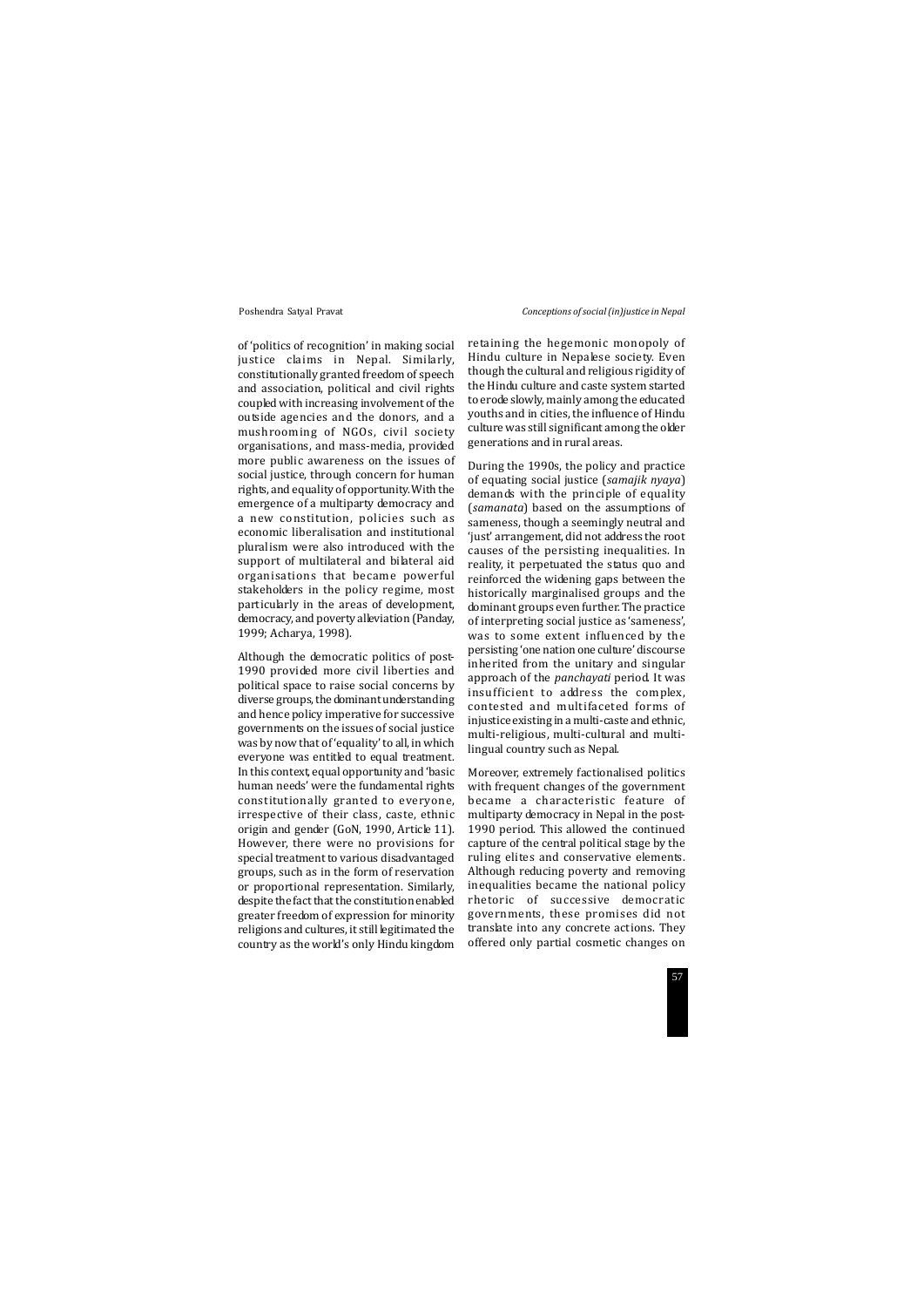

what were the fundamental problems of social injustice and inequalities and could not fulfil public aspirations, particularly of the disadvantaged groups. Due to the continued apathy to the problems faced by historically marginalised people, women, excluded caste and ethnic people, the poor and those living in remote areas of Nepal became more disgruntled and dissatisfied with the inadequate functioning and outcomes of multiparty politics.

The grievances of various disadvantaged groups could have been addressed only by radical structuring of the state in a more equitable and just political framework. Their more radical imaginaries of social justice and the vision of 'just' Nepal, as is still highlighted in several indigenous movements and ethnic politics, is through combining the 'politics of redistribution' and 'politics of recognition', a politically challenging objective. In their 'identity politics', envisioning 'just' institutions requires re-interpretation of the notion of equality largely on a material basis, which is not only about a general rejection of all forms of discriminations and injustices but also a more radical provision for fair and equitable (re)distribution of resources and opportunities.

Under the 'rules of the game' of the multiparty system, the 'majority' continued to rule over the 'minorities', of which the country is mostly made up of, thus neglecting the voice of various groups (Geiser, 2005, p.8; Gellner, 2003, pp.1-30; Karki and Seddon, 2003, pp.3-48). Furthermore, political crisis in Nepal in the post-1990 period, mainly fuelled by the Maoists' rebellion in the form of the decade-long *Janayudda* (1996-2006), meant that peace and stability remained the priority, yet elusive goal for successive governments. This not only sidelined issues of social justice, but seriously curtailed people's basic rights and freedom. In fact, the core fundamental issues for the elusive goals of peace and stability, as documented in the Maoists' popular 40-point demands before the start of *Janayudda*, were the radical agendas of social justice, eradication of all forms of social discriminations and exploitations, land redistribution, and restructuring of the state (Gellner, 2003, pp.1-30; Karki and Seddon, 2003, pp.3-48). When King Gyanendra assumed executive powers in 2002 and 2005, whatever restricted political rights and civil liberties people were accustomed to during a decade of multiparty politics, were further curtailed.11 Repressive and authoritarian nature of King Gyanendra's direct administration later provided premises for the Maoists and other political parties to organise and mobilise campaigns against monarchy, which gave rise to galvanised protests in the form of *Janandolan-II* of 2006. The political set-up of Nepal has drastically changed since then.

## **PUBLIC CONCEPTIONS OF JUSTICE IN POST-***JANANDOLAN-II* **PERIOD (AFTER 2006)**

It was after *Janandolan-II* that a more vocal emphasis on social equity (as opposed to a mere equality that *Janandolan-I* had partially offered), issues of fairness, inclusion (*samabeshikaran*) and justice, with eradication of all forms of

<sup>&</sup>lt;sup>11</sup> King Gyanendra became the monarch when King Birendra and his entire family were killed in the Nepalese royal massacre that occurred on 1 June 2001.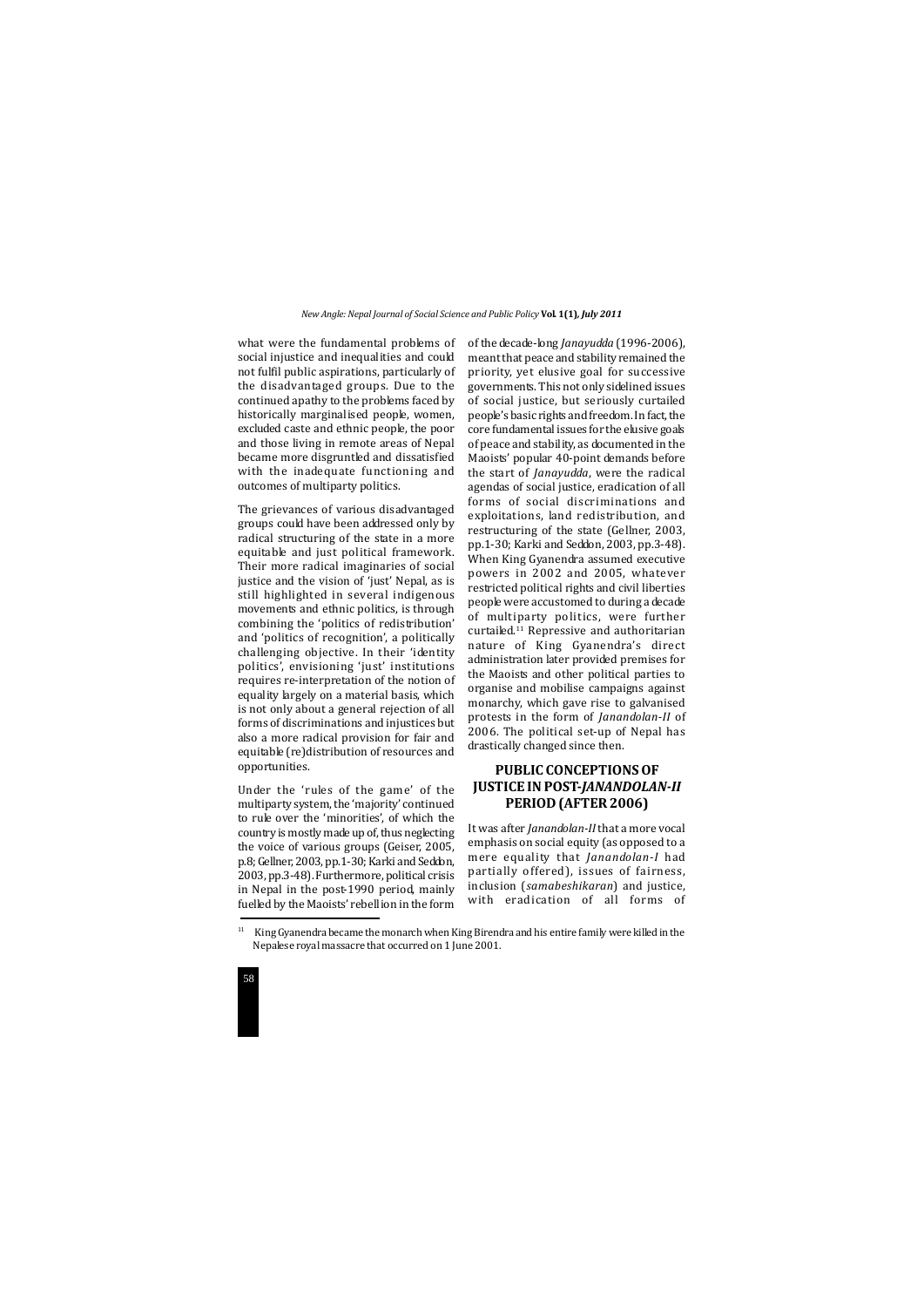discrimination, featured in the guise of antimonarchy protests and pro-democracy demonstrations. Since more than a decade's experience with *prajatantra* after *Janandolan-I* did not bring any considerable effect to soothe the disadvantaged and ordinary people's grievances (rather, it brought more turmoil and instability in the country), many people had felt disenchanted and deceived by the euphoria. During *Janandolan-II*, dissatisfaction with the previous political change of 1990 that could not bring radical transformation to the structure of the unjust and inequitable Nepalese polity and society was expressed with the invention of a new word for 'real' democracy, *loktantra*. *Loktantra* (literally meaning rule of people) differs from *prajatantra* (democracy) in the sense that the latter treats people only as subjects (of the ruler). A major difference in the *loktantra* based notion of justice of the post-2006 period was its stress on social rights (linked to notions of *samanata* (equality) and *samabeshikaran* (inclusion)) and the 'politics of recognition and redistribution' by hitherto disadvantaged groups, whereas *prajatantra* could only offer the political rights (e.g. freedom of expression, right to vote, individual choice etc.).<sup>12</sup> With calls for *loktantra*, ordinary people in Nepal understood it as a harbinger of radical

The talk of building a *loktantra-*based 'new Nepal' - one built along federal and multicultural lines rather than uni-cultural and centralised - has become the latest sloganeering post-*Janandolan-II,* which can be understood as a decentralised, inclusive and a just nation (RRN and CECI-Nepal, 2007, p.41). Along with this call for a 'real' *loktantra* and a 'new Nepal', there is now a consensus among major political actors that Nepal cannot become a modern nationstate without acknowledging and addressing layers of exclusionary practices based on class, caste, ethnicity, region, and gender. $13$ 

changes in the social and political structure of the country with social justice, fairness, and inclusion occupying centre stage in the national political conversation. Discourses of proportional representation, equitable participation and empowerment of hitherto disadvantaged groups have also dominated the restructuring agenda of the country. Following the political change of 2006, public discourse on social justice in present-day Nepal has perhaps reached a higher profile than at any other time in Nepal's history, as is evident from the almost-daily demonstrations and regular strikes by various groups with demands of fair treatment, effective participation and a proportionate share of resources and benefits.

<sup>&</sup>lt;sup>12</sup> It can be argued that *prajantantra* based notion of justice has its links to neoliberalism (such as in the ideologies of aid agencies), which can come into conflict with the *loktantra* based notion of justice that can only be realised through more radical proposals (such as inclusion, proportionate representation, decentralisation, federalism and political autonomy).

<sup>&</sup>lt;sup>13</sup> What was once considered the popular rhetoric upheld only by the ultra-left Maoists, social justice in Nepal has now become a popular sloganeering for not only the leftists such as the Communist Party of Nepal-United Marxist and Leninist (CPN-UML), but also of the centre-right Nepali Congress Party and other parties belonging to the right of the political mainstream such as the conservative Rastriya Prajatantra Party. However, Maoists are ahead in raising radical issues such as the right to self-determination, cultural and regional autonomy, and linguistic, religious, and gender equality (elimination of patriarchy, eradication of Brahman-Chhetri domination, and caste-based untouchability) more vociferously than other mainstream non-ethnic political parties in Nepal.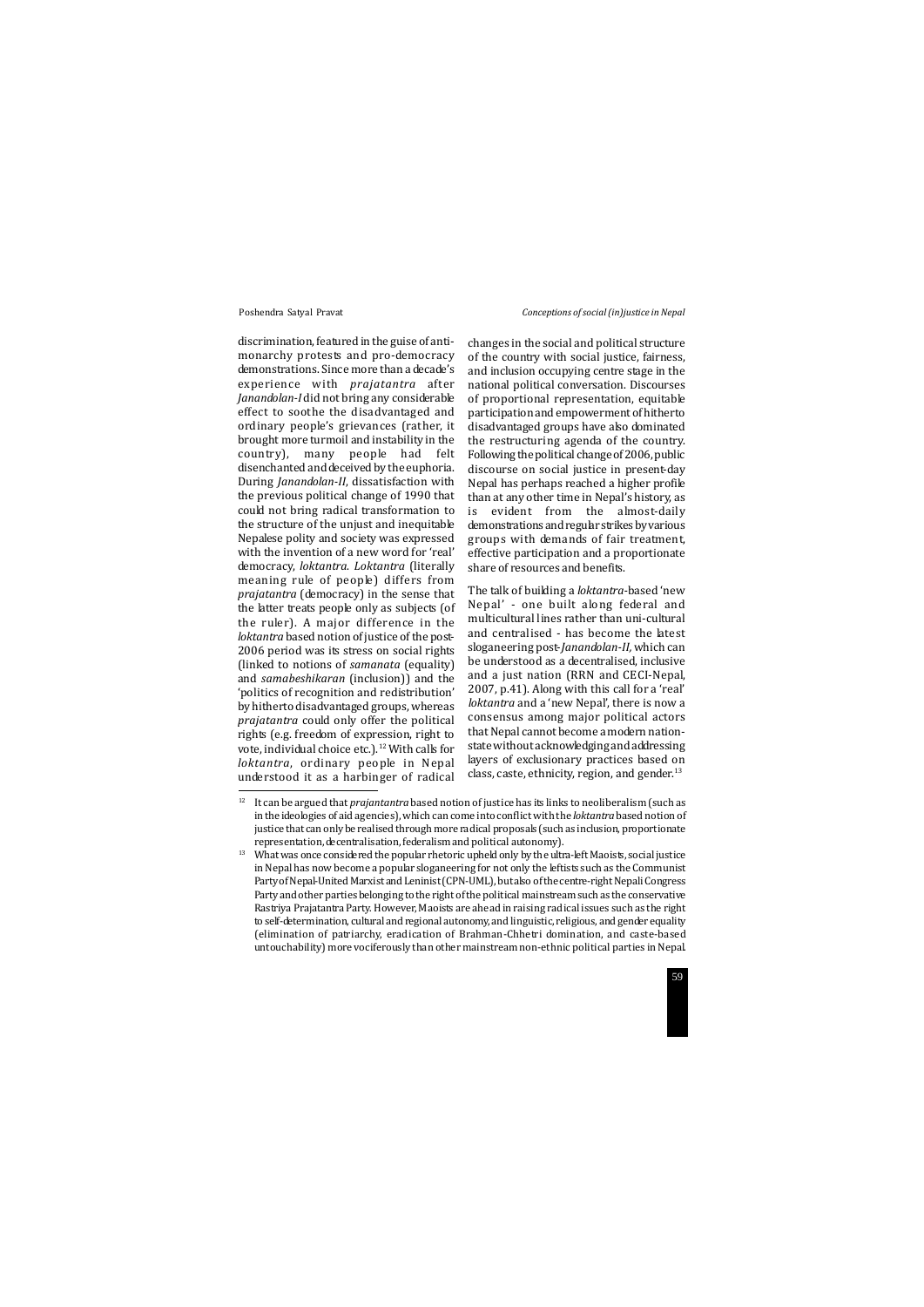

These sentiments are well-documented and addressed in the 2007 Interim Constitution of Nepal, which recognises the discrimination and injustices against women, Dalits, Janajatis, Madhesis, and other disadvantaged groups and clearly states the need to give due respect to these groups in the process of restructuring the state (GoN, 2007, Article 33D). The historic Comprehensive Peace Agreement (2006) between the government and the Maoists also clearly states the way forward to reorganise power relations based on a proportionate and federal-based system of political governance while writing a new constitution by the Constituent Assembly, which is the first step towards achieving an egalitarian societal structure. Successive governments post-*Janandolan-II* (interim government of seven major political parties, Maoist government after the Constituent Assembly elections and the 22-party coalition government) have sought to address issues of social justice based on socio-political agendas stipulated in the Comprehensive Peace Agreement (2006) and the Interim Constitution (2007). These governments have also made efforts in various degrees to reduce cultural, political and socioeconomic exclusion while signing agreements with various agitating groups (such as Madhesis, Janajatis, and Tharus). These agreements specify the need to ensure a fair representation of various excluded groups in the political system in a way in which they can participate

effectively and change the outcome in their favour. A review of political programmes and manifestos of major political parties during the Constituent Assembly elections of 2008 also shows their common concerns, at least in their commitment towards the establishment of a full-fledged democratic federal republic of Nepal. However, they differ remarkably in their vision of federalism in Nepal.14

Hence, at least in the rhetoric of political leaders and popular tea-house discussions of ordinary people, social justice has been a hotly debated issue in present-day Nepal. These debates are taking place in different sites and forms from which 'new discourses' of social (in)justice are being produced and circulated: from intra-party discussions to interparty agreements, from national level interactions to village level meetings, from mass media (newspapers, TV and radio) to various internet forums, and from heated exchanges between parliament members (on provisions of future constitution) to frequent demonstrations by various groups (on premises of perceived injustice and inequalities).

However, access to these platforms and participation in debates is still limited and insufficient for a majority of needy stakeholders (i.e. the poor, women, Dalits, and other disadvantaged groups) who require the most from current and future social justice policies and programmes.

 $14$  For example, the Maoists have been campaigning for ethnic-based autonomous states with right to self-determination. Nepali Congress and other centre-right parties oppose ethnic-based federalism but lack a clear agenda on the issue. Madhesi parties have been strongly demanding a single autonomous Tarai state with their slogan of 'One Madhes, One State'. UML has been taking a middle ground with their vision of future federal states based on the lines of ethnicity, geography, history and language.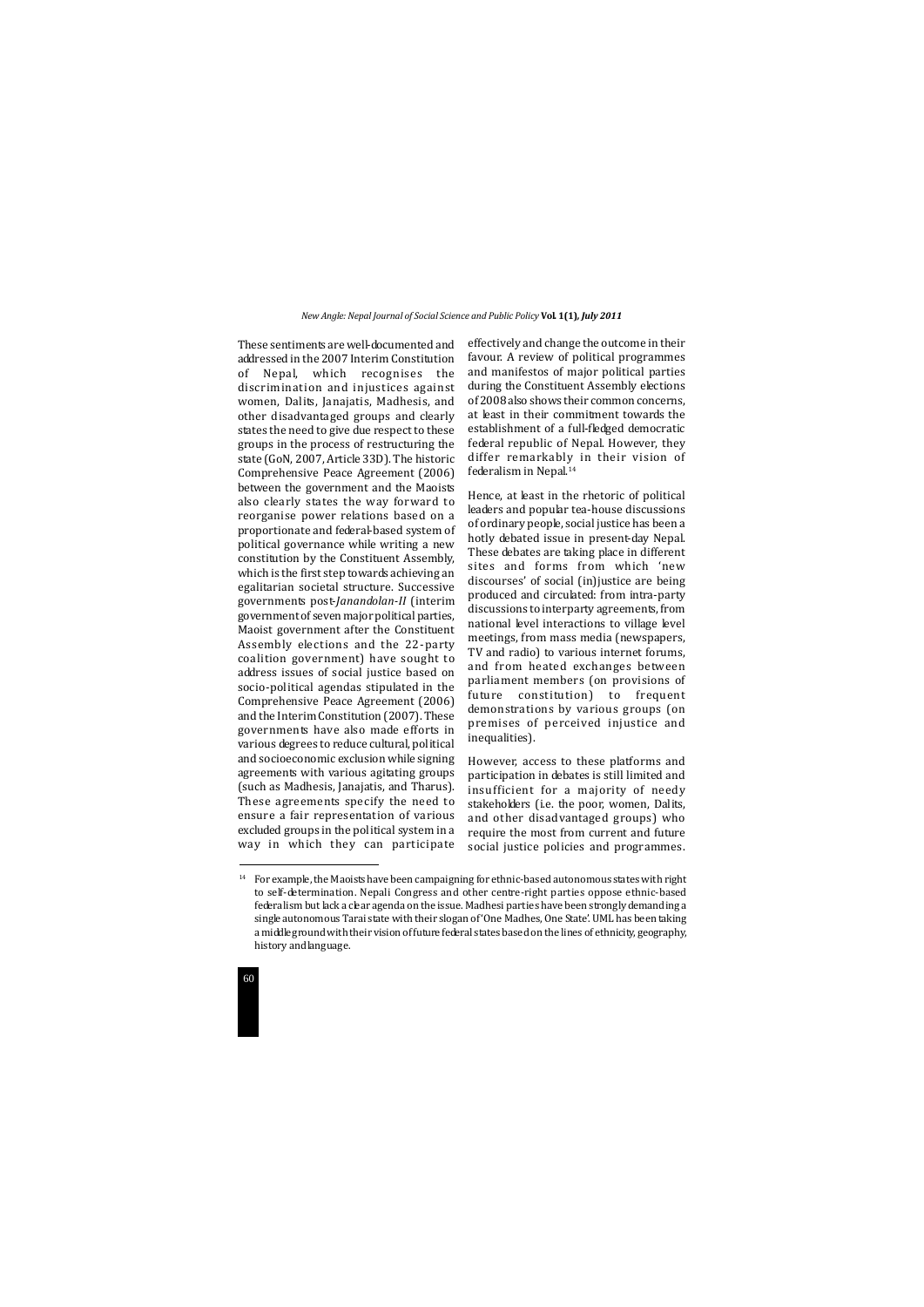Nevertheless, with the restructuring of the state becoming the main agenda among various political actors, issues of justice, fair representation, and proportional participation will remain at the forefront of debates and guide the demands of various hitherto marginalised communities and groups. Whether and to what extent the present and future political order is able to counter these various forms of historically produced and perpetuated social injustices and discriminations is yet to be seen, but it certainly depends on the strong political will and consensus among major political actors.

It needs to be stressed that there is still a large gap between the conceptualisation of social justice and its actual practice and delivery in Nepal. To some extent, this contradiction between the discourses of social justice in the political rhetoric and its actual reality in day-to-day practice can be attributed to their constantly evolving and frequently contested interpretations and articulations. Social justice is not a static and rigid concept but a hybridised and dynamic notion that changes over time. With a multiplicity of conceptions and meanings, justice may mean different things to different people, groups, contexts, space and time. These discourses of social justice are mediated by the relative influence of diversity of actors and interest groups (including international donors and INGOs, government, political parties, civil society, ordinary people, and various disadvantaged groups), and shaped by different interpretations based on diverse modalities of configurations of power among different social and cultural agencies.

As mentioned earlier the concept of justice in Nepal has, at its historical and cultural roots, the Hindu notion of *dharma* and various other indigenous traditions. However, the concept of justice, as it is understood today in contemporary Nepal, also contains elements adapted and borrowed from elsewhere through experiences and external networks as a result of a globalised world order. Despite a usual two-way interaction between the older and modern justice approaches, it is to be noted that in many circumstances in Nepal, these older and modern conceptions co-exist and do not engage each other. Modern concepts of justice circulate within the public sphere of national politics, the media, civil society activism, but people's attitudes, behaviours and practices are still governed by various traditional rules and cultural norms. As a result, people selectively apply one set of ideas of justice to the sphere of everyday life and ordinary interactions, and another set of ideas in public debates about the nation and policy. This, in turn, has a bearing on the extent and limitations of national level debates and policies to influence and address existing injustices and inequalities on the ground.

### **CONCLUSION**

As this paper has shown, the discourse of social justice has evolved historically over time in Nepal as a result of internal and external factors, picking various ideas from a variety of sources and actors, and its meaning has shifted gradually from previous indigenous understandings. An interpretation based solely on the Hindu and Buddhist notion of *dharma* has evolved into one based on the principle of equality, which has lately incorporated ideas of procedural justice (fairness, inclusiveness, proportional representation and participation) and libertarian values of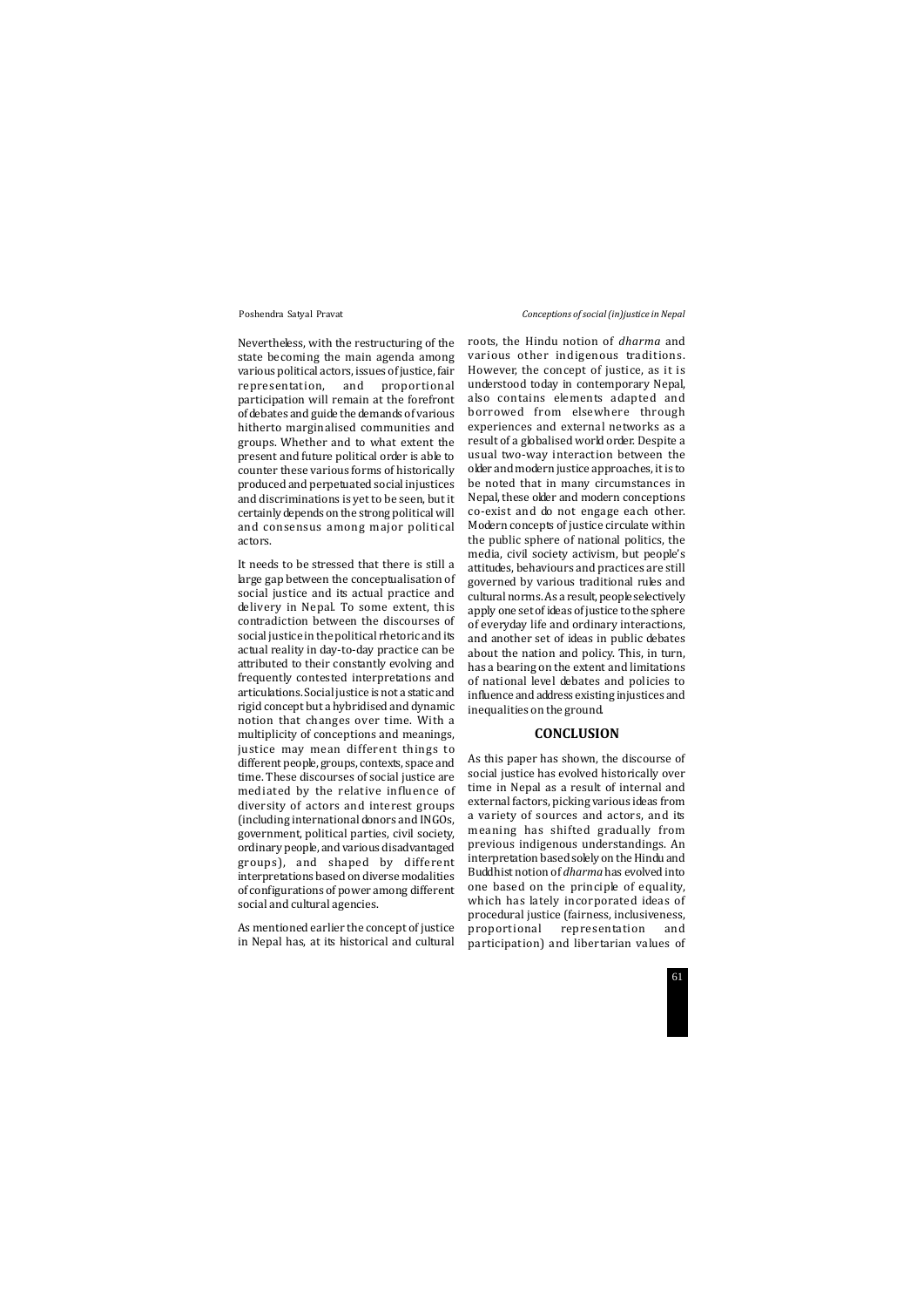

dignity and freedom. Behind this shift and broadening of the concept lies the influence of internal dynamics (for example, the changing role of religion and culture, social and political movements, and education) as well as exogenous factors (for example, the influence of outside world affairs, the transfer of global ideas, and the influence of aid donors).

In present-day Nepal, there are various dimensions of social injustices and inequalities, arising from complexities of differences based on class, caste, ethnicity, gender, religion, culture, and region. Without focusing on the priorities and concerns of various disadvantaged groups who have been marginalised historically, no country can achieve a fair and just social system. This is particularly true in the case of Nepal, which is a country of 'unequal citizens', where there are disparities between the rich and the poor, Brahman-Chhetris and other caste and ethnic groups, Pahades and Madhesis, men and women, cities and villages, and where there is development which only benefits one set of people while neglecting the other. In that sense, the aim of addressing and realising social justice in the complex case of Nepal is a long journey, the first step of which needs to focus on adequately addressing various dimensions of historically produced and perpetuated social injustices.

Social justice in Nepal can only be acheived through the realisation of human dignity (and therefore respectful recognition of various marginal groups), equality of social security, resources and opportunities. This necessarily implies expanding basic rights, ending discrimination, securing long-term communal property rights, ending the 'untouchability' of the Dalits, and inclusion in national social policies and practices. The constitution-building process in Nepal is an opportunity to create the necessary framework within which the conditions for realisation and delivery of justice can be envisioned with a fair provision and distribution of rights and liberties, resources and opportunities within Nepal's polity, economy and society. Most importantly, as this paper has stressed, for the realisation of any real sense of social justice it is essential that the current restructuring agenda and future public policies of Nepal should address the special needs and aspirations of historically disadvantaged groups that are marginalised in various forms and degrees.

It is also argued that the national policies that principally has the provisions and practices of distribution of benefits and services based on the notion of equality, have failed to recognise the special concerns and priorities of the poor and disadvantaged groups, who actually require special provisions and practical actions with fair and equitable treatments. Claims of justice by mere cosmetic changes and insistence on the existence of policy measures that ensure equal treatment for all (based on the notion of equality) will not be sufficient to address the historically inherited socioeconomic divisions between the marginalised and dominant groups. To overcome these differences, there should be special arrangements and more affirmative action for these groups (for example, in the form of reservation and proportional representation) in order to bring them into an equitable 'original position' from which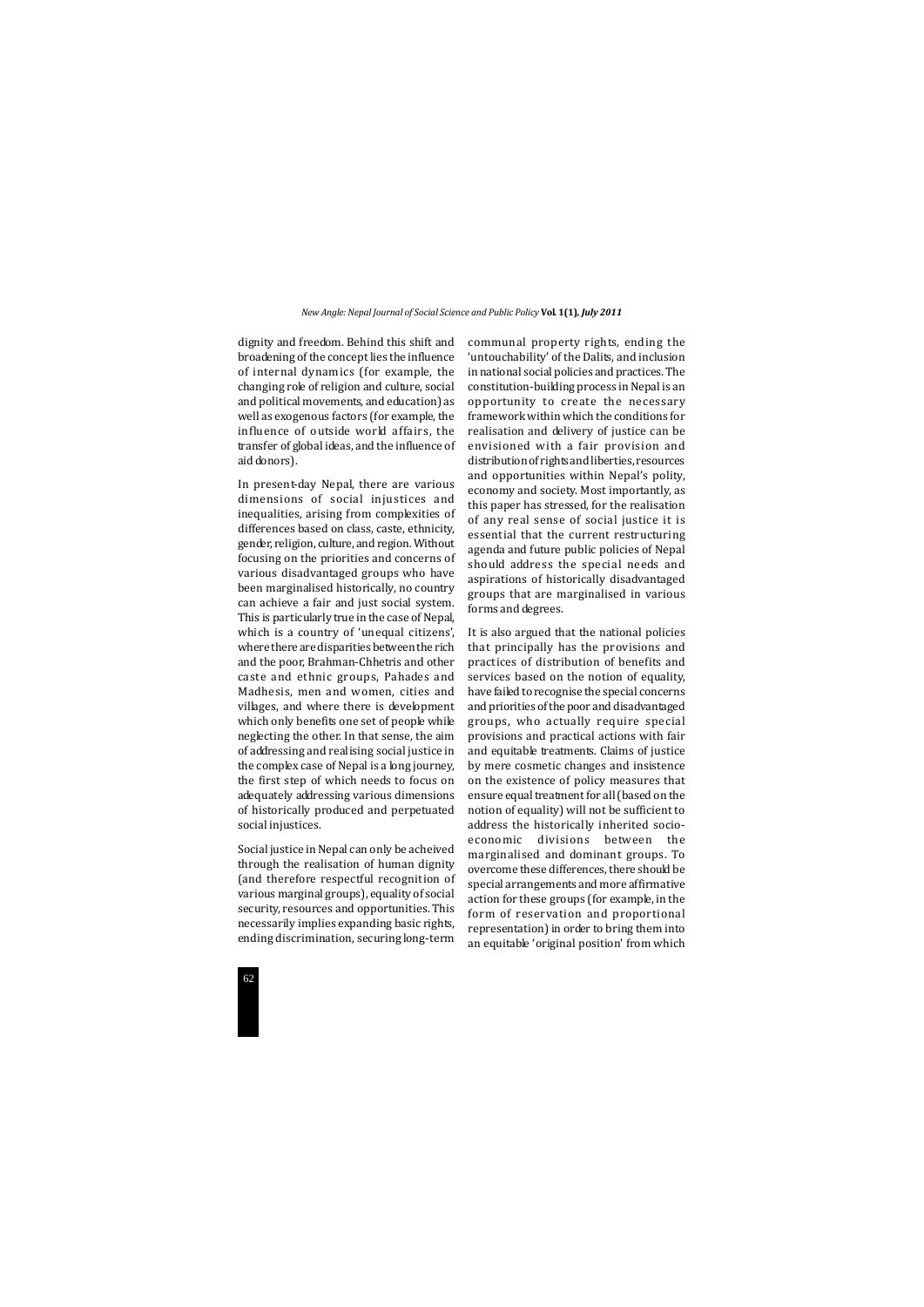historically marginalised groups, to agree to a 'basic structure' from which a more meaningful social contract is developed and their dream for equitable and inclusive 'new Nepal' is fulfilled.

mutually agreeable social contracts can be explored. In that sense, Nepal's ongoing political transition and constitution-making process should provide an opportunity for different social actors, in particular the

## **REFERENCES**

- Acharya, K.P., 1998. *A review of foreign aid in Nepal*. Kathmandu: Citizen's Poverty Watch Forum.
- Bista, D.B., 1991. *Fatalism and development: Nepal's struggle for modernisation.* Calcutta: Orient Longman.
- BK, Man Bahadur, 2006. *Dalit samudayako samajik ayam ek bisleshan (An analysis of dalit community's social dimension)* [in Nepali], Kathmandu: Jan Utthan Pratisthan.
- CBS, 2001. *Population census-2001: national report.* Kathmandu: Central Bureau of Statistics, Government of Nepal.
- CBS, 2006. *Statistical pocket book-2006*. Kathmandu: Central Bureau of Statistics, Government of Nepal.
- DFID, 2007. *Nepal: factsheet*, [online] Available at <http://www.dfid.gov.uk/pubs/files/ nepal-factsheet.pdf> [accessed 3 November 2010].
- Geiser, A., 2005. *Social exclusion and conflict transformation in Nepal: women, dalit and ethnic Groups*. FAST Country Risk Profile Nepal. Swiss Peace, [online] Available at <http://www.swisspeace.ch/typo3/fileadmin/user\_upload/pdf/Working\_Paper/ WP\_5\_2005\_nepal.pdf > [accessed 3 November 2010].
- Gellner, D., 2003. 'Introduction: transformation of the Nepalese state'. In D. Gellner, ed. *Resistance and the state: Nepalese experiences*. New Delhi: Social Science Press.
- Ghimire, K., 1998. *Forest or farm: The politics of poverty and land hunger in Nepal.* Delhi: Manohar Publishers and Distributors.
- GON, 1990. *Constitution of the Kingdom of Nepal-1990.* Kathmandu: Government of Nepal.
- GON, 1990. *Interim Constitution of Nepal-2007*. Kathmandu: Government of Nepal.
- Karki, A. and Seddon, D., 2003. The people's war in historical context. In: A. Karki, and D. Seddon, eds. *The people's war in Nepal: left perspectives*. New Delhi: Adroit Publishers.
- Khanal, B., 2000. *A legal history of Nepal*. Kathmandu: Manju Khanal.
- Panday, D.R., 1999. *Nepal's failed development: reflections on the mission and maladies.* Kathmandu: Nepal South Asia Centre.
- Regmi, M.C., 1977. *Landownership in Nepal*. New Delhi: Adroit Publishers.
- RRN and CECI-Nepal, 2007. *Development strategies for a new Nepal: a national debate*. Proceedings of a National Conference, 21-22 December 2006. Kathmandu: Rural Reconstruction Nepal and Centre for International Studies and Cooperation-Nepal, [online] Available at: <http://www.rrn.org.np/resources/publications/ new\_nepal\_report.pdf> [accessed 3 November 2010].